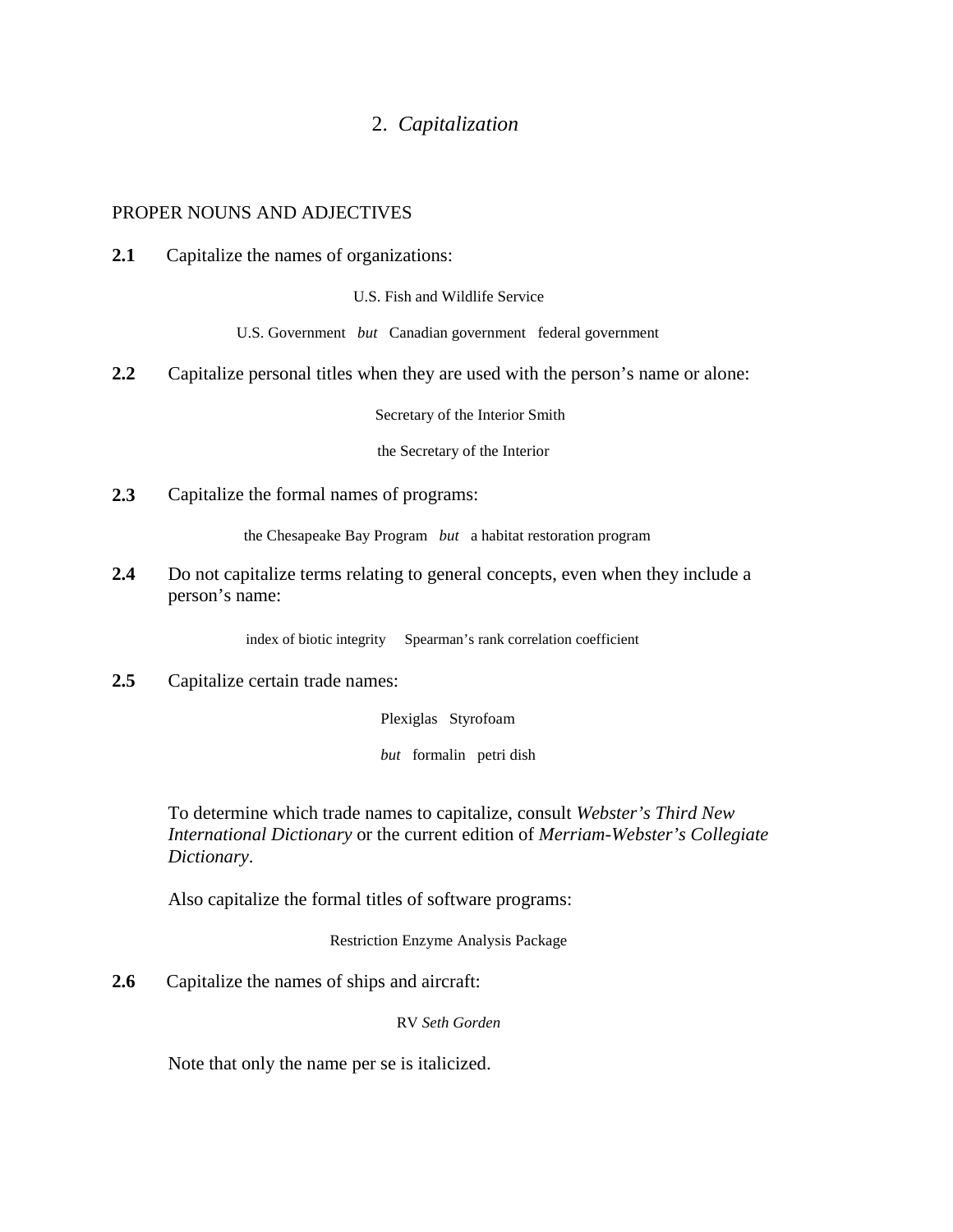Geographic and Geological Terms

Sections 2.7–2.14 present the general principles governing the capitalization of these terms; a more detailed list is given in Appendix D. For geographic terms that are not on that list, consult *Webster's New Geographical Dictionary*. 1

POLITICAL DIVISIONS

**2.7** Capitalize all words that are parts of formal names:

Washington State *but* state of Washington Province of Ontario *but* Canadian provinces

TOPOGRAPHICAL AND PLACE NAMES

**2.8** Capitalize all words that are parts of formal names:

Catskill Mountains Colorado River Midwest North Atlantic Pacific Northwest

**2.9** Do not capitalize words that are purely descriptive:

Hudson River valley

Gulf coast of Texas *but* Gulf Coast [as region]

upper Mississippi River *but* Upper Peninsula [Michigan]

**2.10** Capitalize popular names:

Deep South

Eastern Shore [Maryland] *but* the eastern shore of Hudson Bay

West Coast [U.S.] *but* the western coast of Florida

**2.11** Certain structures and defined areas should be capitalized:

Grand Coulee Dam

Lock 19 Pool 12 [Mississippi River]

<sup>&</sup>lt;sup>1</sup> For several reasons, geographic terms sometimes have variant spellings. As far as possible, use the variants that are appropriate to American English, e.g., "Mexico" rather than the Spanish "México" (although the latter should be used in addresses and names of organizations in Spanish).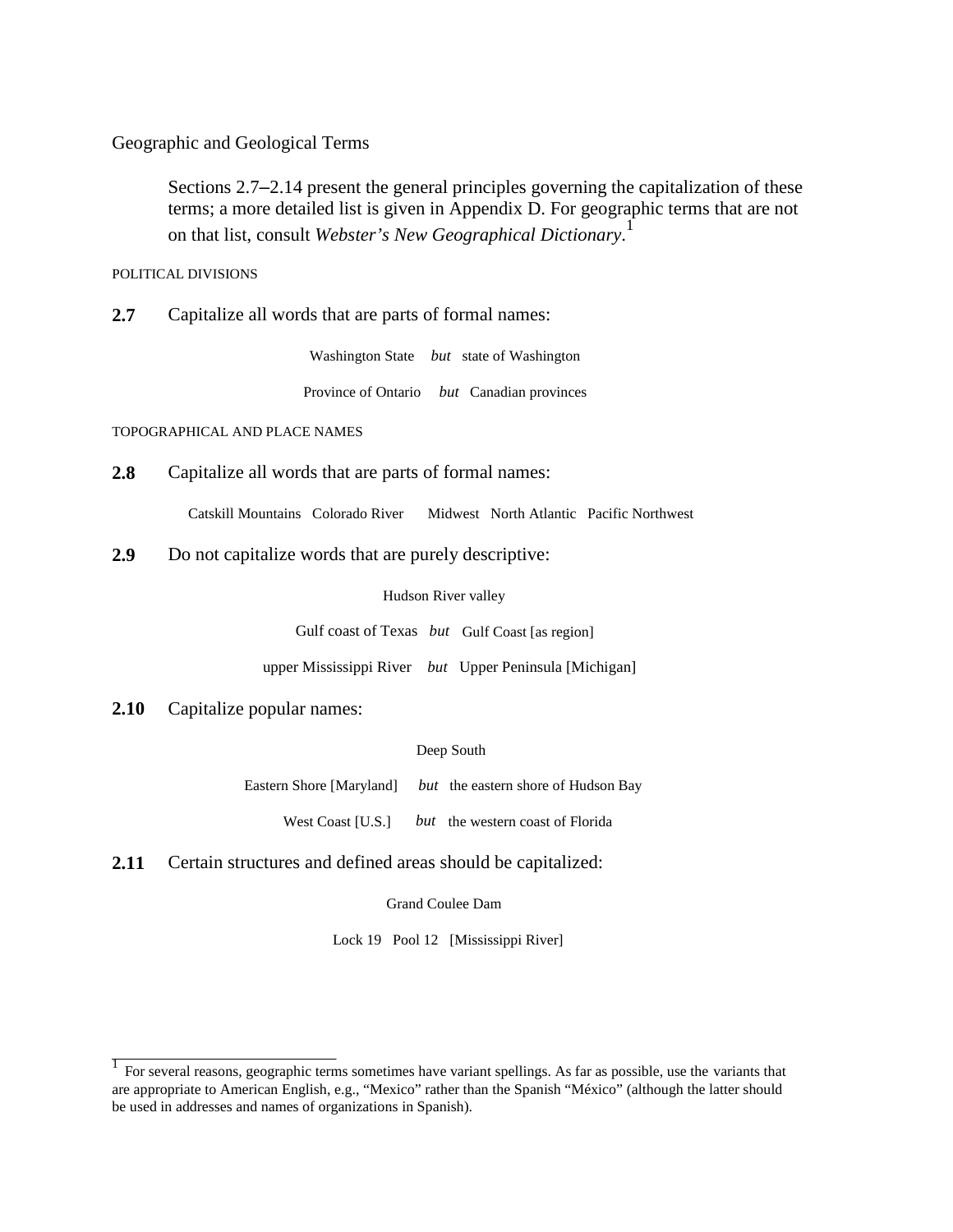**2.12** Do not capitalize generic terms used in the plural when they follow specific terms:

Rappahannock and Rapidan rivers *but* Lakes Erie and Ontario

Note that generic terms that are not used in the plural are capitalized even when they are part of compound expressions:

Rappahannock and Rapidan River floods

2.13 Do not capitalize shortened names:

the bay [referring to the previously named Chesapeake Bay]

GEOLOGICAL TERMS

**2.14** With the exception noted in section 2.9, capitalize all parts of such terms:

Wisconsin Glaciation Burgess Shale

Appalachian Highlands Piedmont Province Tennessee Section

Upper Pennsylvanian Late Oligocene

Taxonomic Names

**2.15** Capitalize all portions of the common names of fish species and subspecies but not those of hybrids and life history variants:

Largemouth Bass Lahontan Cutthroat Trout

*but* saugeye steelhead

Capitalize the names of genera but not those of specific epithets:

*Oncorhynchus* spp. *Ictalurus punctatus*

Capitalize the names of families, orders, classes, phyla, and kingdoms and the first component of species names:

Salmonidae *but* salmonids

Salmoniformes